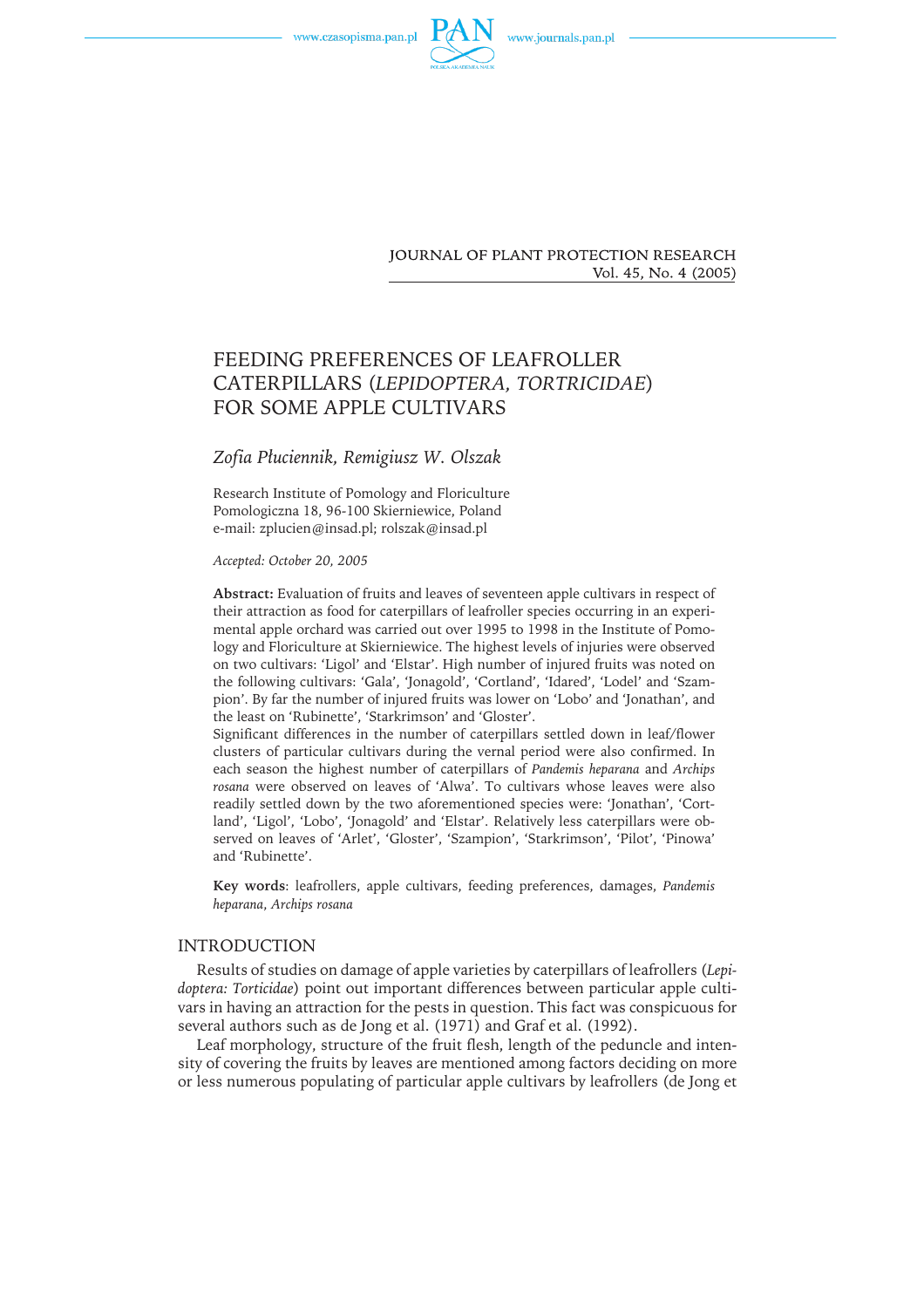

*294 Journal of Plant Protection Research 45 (4), 2005*

al. 1971). According to Masse (1951), soft fleshed fruits are preferred. Łabanowski (1979) showed that 'Malinowa Oberlandzka' and 'Landsberska' had fruits heavier damaged (3.3 and 2.6 %, respectively) than 'Wealthy', 'Boiken' and 'Jonathan' (2.3, 1.1 and 1.3%, respectively). According to Gottwald (1987), *Adoxophyes orana* (F.v.R.) preferred the 'James Grieve' and 'Auralia' to others cultivars, whilst Reede et al. (1985) observed more damaged fruits on 'Boskoop' than on 'James Grieve'.

In Polish as well as in the foreign literature there is a lack of more detailed information about the intensity of populating by leafrollers those apple cultivars, which have an important share in the structure of orchards having been established in the last ten years.

## MATERIALS AND METHODS

Fruits of several apple cultivarse were valuated in respect of their attraction as food for caterpillars of leafrollers. Analysis were conducted over the 1995 to 1998 period in the experimental orchard of the Institute of Pomology and Floriculture at Dąbrowice (plots I–VI).

During the period of the research work in this orchard dominant species of the tortricid complex were *Pandemis heparana* (Den. et Schiff.) and *Archips rosana* (L.) with the shares of 55.8 to  $100\%$  and  $33.1\%$ , respectively. The joint share of the remaining species occuring there, i.e. *Pandemis ribeana* (Hbn.), *Archips podana* (Scop.), *Spilonota ocellana* (Den. et Schiff.), *Hedya nubiferana* (Hw.) and *Acleris rhombana* (Den. et Schiff.) did not exceed 10%. For the purpose of research 17 apple cultivars differing in the time of ripening were chosen, among which, however, early winter and late winter cultivars had prevailed.

Each cultivar was presented by 10 randomly selected trees, from which a sample of 1000 fruits was picked up at the time of harvest (5 replicates  $\times$  200 fruits). The particular plots of the orchard were treated as separate units. During the spring of the 1996 to 1998 period, all leaf flower clusters of the tested varieties were subjected to a valuation of settlement of leafroller caterpillars just before the blooming time. From 20 randomly chosen trees representing each cultivar a sample of 10 leaf clusters was taken (4 replicates  $\times$  50 clusters) and the number of specimens of this pest group was counted.

The results were elaborated statistically using analysis of variance on data transformed according to Bliss formula. Mean differences were evaluated with Duncan's multiple range test at 5% level of significance.

# RESULTS

#### **Settling down the leaf/flower clusters by caterpillars**

Significant differences were ascertained in numbers of leafroller caterpillars settled down in leaf clusters of particular apple cultivars during the vernal period (Table 1, plots I–VI). In each of the seasons during the study period the highest number of caterpillars of both *P. heparana* and *A. rosana* was observed on 'Alwa' (Table 1, plot I). These two leafroller species also willingly settled down the leaves of 'Jonathan', 'Cortland', 'Idared', 'Ligol' 'Lobo' 'Jonagold' and 'Elstar'. Distincly less caterpillars were noted on leaves of'Arlet', 'Gloster', 'Szampion', 'Starkrimson',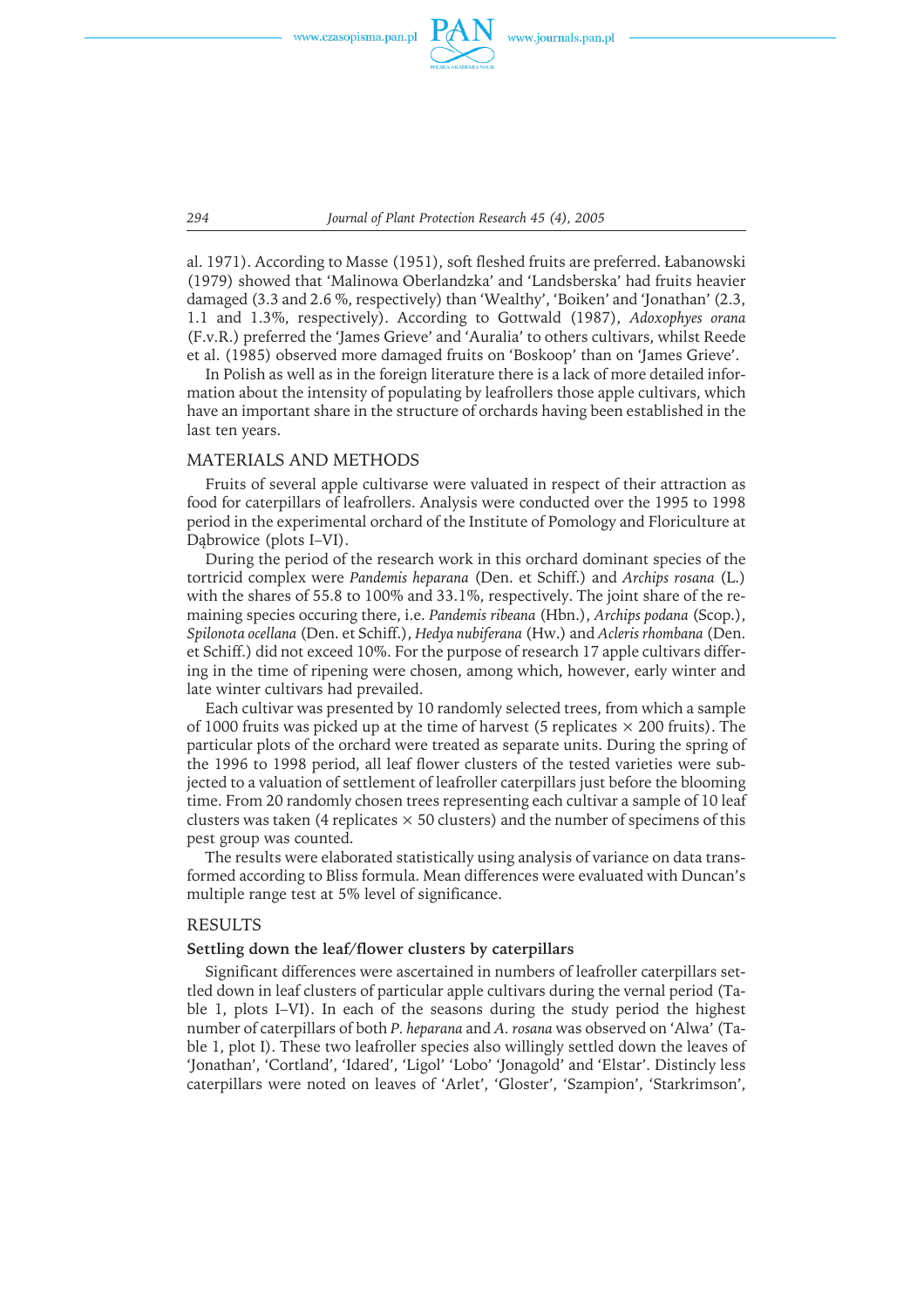

'Pilot', 'Pinowa' and 'Rubinette'. In the ease of some cultivars, the considerable number of leafroller caterpillars which settled down the leaf clusters, had found reflection in an appreciable number of damaged fruits. Such relationship was ascer-

Table 1. Density of leaf/flower clusters settled down by caterpillars of leafrollers in springtime and damages on fruits in the apple orchard at Dąbrowice

|               | Injuried fruits and settled clusters (in %) |                   |                  |                  |                  |                  |                  |                  |
|---------------|---------------------------------------------|-------------------|------------------|------------------|------------------|------------------|------------------|------------------|
| Cultivar      | fruits<br>1995                              | clusters<br>1996  | fruits<br>1996   | clusters<br>1997 | fruits<br>1997   | clusters<br>1998 | mean years       |                  |
|               |                                             |                   |                  |                  |                  |                  | fruits           | clusters         |
| Plot I        |                                             |                   |                  |                  |                  |                  |                  |                  |
| 'Alwa'        | $11.2$ ab*                                  | 17.7 b            | 5.7 <sub>b</sub> | 10.3c            | 2.7ab            | 14.2 c           | 6.1 <sub>b</sub> | 13.9 с           |
| 'Gala'**      | 14.5 b                                      | 9.9 ab            | 3.2a             | 0.0a             | 3.4 ab           | 1.8a             | 6.2 <sub>b</sub> | 2.3a             |
| 'Gala'***     | 12.5 ab                                     | 8.0 a             | 7.3 bc           | 2.8ab            | 6.5c             | 5.9 <sub>b</sub> | 8.6 с            | 5.4 <sub>b</sub> |
| 'Gloster'     | 9.5a                                        | 9.0 ab            | 2.6a             | 3.3 <sub>b</sub> | 1.8a             | 5.4 <sub>b</sub> | 4.1 a            | 5.7 b            |
| 'Jonagold'    | 14.2 b                                      | 15.4 b            | 6.8 bc           | 2.4ab            | 3.9 <sub>b</sub> | 16.9 с           | 7.8 c            | 10.4 c           |
| 'Lodel'       | 10.8 ab                                     | 10.2 ab           | 8.1 c            | 2.4ab            | 5.8 bc           | 1.5a             | 8.1 c            | $4.0$ ab         |
| Plot II       |                                             |                   |                  |                  |                  |                  |                  |                  |
| 'Cortland'    | 17.1 c                                      | 2.5 ab            | 4.1 <sub>b</sub> | 3.7c             | 6.2 ab           | 8.0 bc           | 8.4 b            | 4.5 bc           |
| 'Gloster'     | 6.8ab                                       | 0.5a              | 0.7a             | 0.5a             | 8.3 <sub>b</sub> | 5.0 <sub>b</sub> | 4.5a             | 1.5a             |
| 'Idared'      | 10.5 <sub>b</sub>                           | 4.3 <sub>b</sub>  | 1.4a             | 2.4 <sub>b</sub> | 3.6a             | 2.8a             | 4.5 a            | 3.1 ab           |
| 'Jonagold'    | 8.3 ab                                      | 4.1 <sub>b</sub>  | 7.2 <sub>b</sub> | 1.1ab            | $6.1$ ab         | 5.0 <sub>b</sub> | 7.2 b            | 3.2ab            |
| 'Jonathan'    | 5.3 a                                       | 9.9c              | 1.4a             | 2.2 <sub>b</sub> | 5.3 ab           | 10.9c            | 3.7 a            | 7.0c             |
| Plot III      |                                             |                   |                  |                  |                  |                  |                  |                  |
| 'Arlet'       | 8.2 b                                       | 1.0a              | 2.3 <sub>b</sub> | 0.0a             | 1.2ab            | 0.7a             | 3.3 <sub>b</sub> | 0.4 a            |
| 'Gloster'     | 5.8 ab                                      | 3.7 <sub>b</sub>  | 0.3a             | 0.1a             | 0.4a             | 0.5a             | 1.5a             | 1.0a             |
| 'Jonagold'    | 7.1 ab                                      | 0.0a              | 3.7 bc           | 1.5a             | 1.6ab            | 1.8a             | 3.8 <sub>b</sub> | 0.7a             |
| 'Pilot'       | $6.4$ ab                                    | 0.0a              | 2.5 <sub>b</sub> | 0.5a             | 2.9 <sub>b</sub> | 2.3a             | 3.8 <sub>b</sub> | 0.5a             |
| 'Pinowa'      | 7.7 ab                                      | 0.0a              | 4.7 c            | 0.5a             | 2.2 <sub>b</sub> | 0.1a             | 4.6 <sub>b</sub> | 0.1a             |
| 'Rubinette'   | 4.7 a                                       | 0.5a              | 0.5a             | 0.5a             | 0.5a             | 0.7a             | 1.4a             | 0.6a             |
| Plot IV       |                                             |                   |                  |                  |                  |                  |                  |                  |
| 'Elstar'      | 19.1 b                                      | 20.9 с            | 19.3c            | 2.6a             | 18.9c            | 2.9 <sub>b</sub> | 19.1 c           | 7.1 bc           |
| 'Idared'**    | 10.2a                                       | 10.7 <sub>b</sub> | 3.4 ab           | 1.5a             | 2.9a             | 3.4 <sub>b</sub> | 5.1a             | 4.5 <sub>b</sub> |
| 'Idared'***   | 18.4 b                                      | 31.4 d            | 1.2a             | 3.3a             | 3.0a             | 2.9 <sub>b</sub> | 5.8a             | 9.7 c            |
| 'Szampion'    | 13.6 ab                                     | 0.0a              | 5.9 <sub>b</sub> | 1.8a             | 7.0 b            | 0.7a             | 8.5 <sub>b</sub> | 0.5a             |
| Plot V        |                                             |                   |                  |                  |                  |                  |                  |                  |
| 'Cortland'    | 4.6 <sub>b</sub>                            | 16.0c             | 2.9a             | 11.0 b           | 2.2a             | 5.0 a            | 3.1 a            | 10.2 bc          |
| 'Elstar'      | 11.0 cd                                     | 5.4 b             | 5.0 ab           | 5.9 a            | 13.7 d           | 11.8 b           | 9.5d             | 7.5 ab           |
| 'Gloster'     | 7.9 с                                       | 4.5a              | 3.9a             | 9.8 ab           | 2.7a             | 6.9 ab           | 4.6 bc           | 6.9 a            |
| 'Jonagold'    | 2.1a                                        | 4.9 ab            | 10.8c            | 10.6 b           | 7.1 bc           | 7.4 ab           | 6.1c             | 7.5 ab           |
| 'Ligol'       | 15.3 d                                      | 14.4 c            | 13.9 с           | 9.7 ab           | 10.2 cd          | 7.8 ab           | 13.0 e           | 10.5c            |
| 'Lobo'        | 1.7a                                        | 20.7 c            | 3.9 a            | 9.4 ab           | 5.6 <sub>b</sub> | 5.9 ab           | 3.6 ab           | 11.3c            |
| Plot VI       |                                             |                   |                  |                  |                  |                  |                  |                  |
| 'Idared'      | 2.9 <sub>b</sub>                            | 4.6 <sub>b</sub>  | 5.6a             | 5.0 <sub>b</sub> | 9.8 <sub>b</sub> | 5.4 a            | 5.8 <sub>b</sub> | 5.0 <sub>b</sub> |
| 'Starkrimson' | 0.2a                                        | 0.5a              | 6.6 a            | 1.8 a            | 2.8 a            | 4.0 a            | 2.5 a            | 1.8a             |

\*values indicated by the same letter do not differ significantly according to the multiple range Duncan's

– test, at 5% significance level

\*\*the younger trees – formed as spindel

\*\*\*the older trees – formed as turn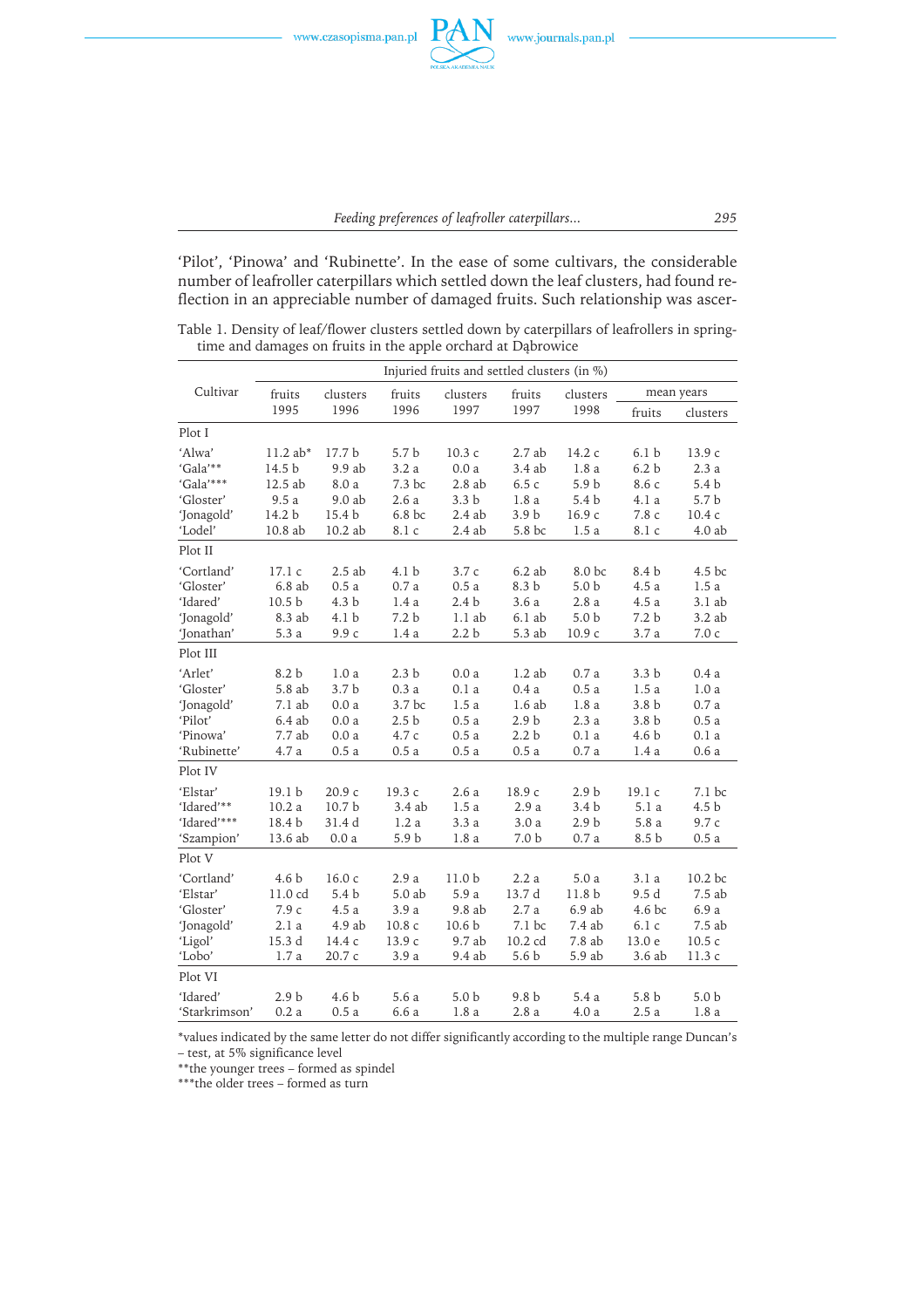

*296 Journal of Plant Protection Research 45 (4), 2005*

tained on 'Elstar', 'Ligol', 'Cortland' and 'Jonagold'. Beside, on 'Gloster', 'Starkrimson' and 'Rubinette', where the number of caterpillars present in leaf clusters was low, less damaged fruits was stated, likewise. On the other hand, on 'Alwa', 'Jonathan' and 'Lobo', despite a considerable number of caterpillars present on the leaves, the number ofdamaged fruits was little. These correlations could be remarkably altered by the control treatments. A direct correlation was ascertained, instead, between the number of fruits injuried by leafroller caterpillars the year before and the number of clusters settled down by the pest the following year in springtime. The highest number of damaged fruits was noted in 1995, and as a result of that, a high number of caterpillars appeared in the leaf clusters during the spring of the year 1996.

An intensive control program (3 sprayings) was applied against leafrollers in the growth season of 1996 (plots I–IV). It decreased as well the number of fruits damaged during this season as the number of caterpillars feeding in the spring of the following year 1997.

#### **Analysis of fruit damage in the orchard**

The number of injuried fruits was determined first of all by the presence of *P. heparana* in the orchard. It was a species dominating within the complex of leafrollers (even to 100%). Caterpillars of that species were present in the orchard from the early spring beginning till the fruit harvest. Instead, caterpillars of *A. rosana* the second numerous species, fed only till the end of June.

An appearance of significant differences between the numbers of damaged fruits within particular cultivars was ascertained during the study (Table 1). While the 3 years research most of all fruits injuried by caterpillars of leafrollers was stated on 'Ligol' and 'Elstar'. To the group of cultivars with a high number of damaged fruits belonged also 'Gala' and 'Jonagold'. Fairly damaged were fruits of 'Cortland', 'Idared', 'Lodel', 'Szampion', 'Arlet', 'Pilot', 'Pinowa' and 'Alwa'. Remarkably less fruits with damages caused by leafrollers were noted on 'Lobo' and 'Jonathan', and least of all – on 'Rubinette', 'Starkrimson' and 'Gloster'. The injuries of fruits belonging to varieties most readily settled down by caterpillars of *P. heparana* ('Ligol', 'Elstar') assumed the shape of widespread corrosions, while on fruits of 'Gloster' and 'Starkrimson' the signs of feeding were in the majority limited to  $1-2$  diminutive wounds (Table 2).

|                     | % of injured fruits |            |                         |  |  |  |
|---------------------|---------------------|------------|-------------------------|--|--|--|
| Cultivar            | in total            | widespread | small $(1-2$ apertures) |  |  |  |
| Dabrowice – plot V  |                     |            |                         |  |  |  |
| 'Elstar'            | 13.9                | 9.4        | 4.5                     |  |  |  |
| 'Gloster'           | 2.8                 | 0.7        | 2.1                     |  |  |  |
| 'Ligol'             | 10.2                | 5.8        | 4.4                     |  |  |  |
| Dąbrowice – plot VI |                     |            |                         |  |  |  |
| 'Starkrimson'       | 2.9                 | 0.1        | 2.8                     |  |  |  |

Table 2. Damage caused by caterpillars of leafrollers to fruits of some apple cultivars in 1997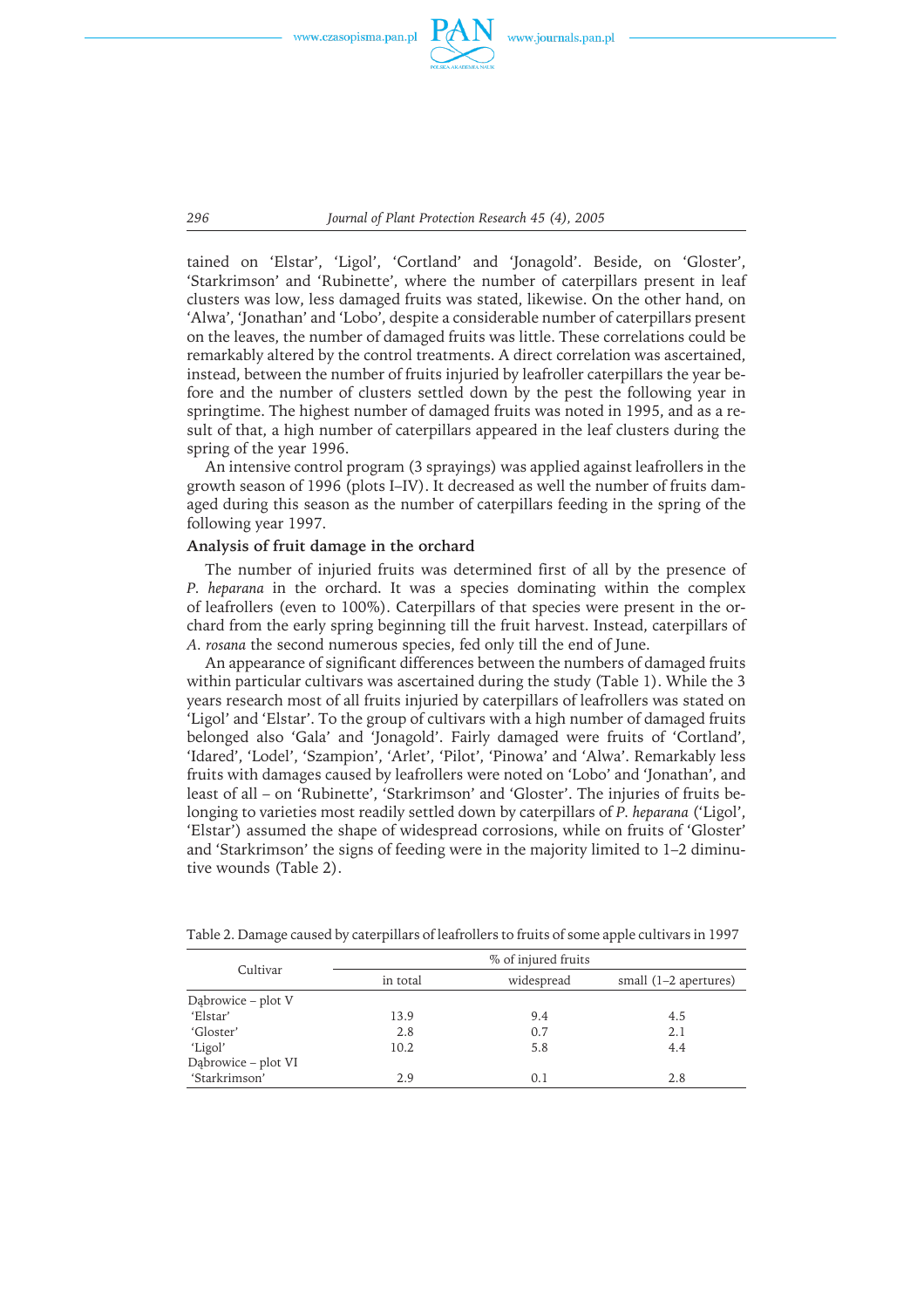

*Feeding preferences of leafroller caterpillars... 297*

The least injuries were stated on earlier picked fruits of 'Lobo'. In late-winter cultivars instead, no relationship between the number ofinjuried fruits and the time ofharvest was ascertained. Fruits of'Ligol' and 'Elstar', picked up at September were damaged more often than fruits of other harvested at the same time, e.g. 'Lodel', 'Alwa', 'Cortland'. A low number of damaged fruits was observed on 'Rubinette' and 'Starkrimson', despite their picking at the latest of all (the early part of October).

The research work conducted has shown a differentiation in the number of injuried fruits within a particular variety, according to the size and shape of the tree. In young trees of'Gala' (Table 1, plot II) and 'Idared' (Table 1, plot IV) trained in the form of a spindle, the number of injuried fruits was lower than on older trees trained in the form of a whorl. In older trees with more thickened crowns, where leaves more often clung to the fruits, feeding conditions for caterpillars of leafrollers were more advantageous. On trees of 'Idared' the number of damaged fruits decreased decidedly in 1996 and 1997 as a result of executing a summer clearing cut. Over two preceding years, trees in this plot were not cut at all.

#### DISCUSSION

The results of the presented study show that with a similar number of leafrollers the number of injuried fruits at particular apple cultivars can be different. Among apple cultivars included into the study, the caterpillars of *P. heparana* injuried most of the fruits of 'Ligol' and 'Elstar', and least – on 'Starkrimson' and 'Rubinette'.

The differentiation of cultivars chosen for purposes of the study delivered also some information on feeding preferences of these leafrollers whose caterpillars feed on leaves. The decidedly greatest number of caterpillars of *P. heparana* and *A. rosana* was observed each year on leaves of'Alwa'. However, this did not influence the number ofinjuried fruits. Such a relationship has not been ascertained on 'Jonathan' and 'Lobo' either. A lack of any correlation between the number of caterpillars of *Archips rosana* and the number ofinjuried fruits was stated also by Łabanowski and Sokolowski (1996) on 'Wealthy' and 'Jonathan'.

In some other cultivars ('Elstar', 'Ligol', 'Cortland' and 'Jonagold') instead, it was ascertained that a high number of caterpillars found in leaf clusters had resulted in a considerable number of injuried fruits. Beside, on 'Gloster', 'Starkrimson' and 'Rubinette', a low number of caterpillars found in the clusters was correlated with a low number of injuried fruits. The results of the research show that in case of some cultivars the caterpillars of leafrollers accept to the same degree both leaves and fruits while in other this acceptance is weak. A consecutive group constituted cultivars in which no significant relationship was found between the acceptance of leaves from one side, and fruits from the other.

The varying number of injuried fruits in particular cultivars did not result from the location of the trees within the orchard. At Dąbrowice, trees of 'Ligol' (plot IV) grew in one row, in the vicinity of'Gloster'. Over the study years the number of injuried fruits was 2–3 times lower on the latter than on 'Ligol'. On trees of 'Alwa' instead, despite their location in the middle ofthe plot, markedly more caterpillars were observed than on other cultivars growing in the immediate vicinity (e.g.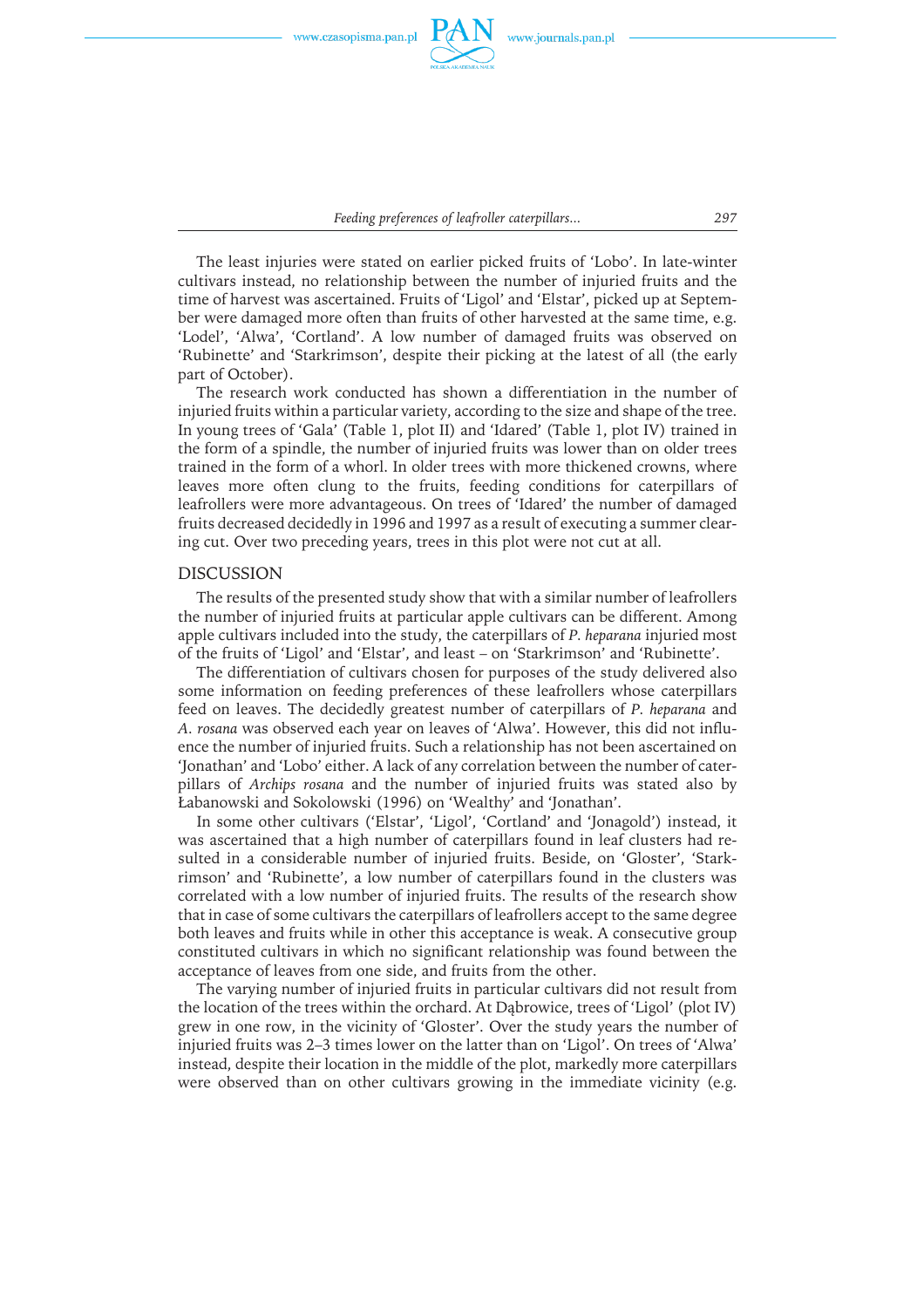

*298 Journal of Plant Protection Research 45 (4), 2005*

'Gloster'). It is well known from the European literature, that the location of the orchard exerces an important influence on the occurrence of determined leafroller species and on the extent of damages they cause. Demyanenko and Tretyakov (1990) ascertained that the number of leaf clusters damaged by caterpillars of leafrollers were the greater in trees growing along the extreme rows of an apple orchard and in the vicinity of forests. The greater damages at the edges of orchards ascertained also Charmillot et al. (1983) and Reede et al. (1985). According to the latter authors the reason of this phenomenon lies in migration of females and in carrying them by the wind from unsufficiently protected orchards. The factors described above may modify the extent of damage in particular cultivars.

The age of trees and the fashion their crowns are formed were factors distinctly modifying the level of damages caused by leafrollers. On older trees, not subjected to cutting and thus very thickened in their crowns the number ofinjuried fruits was always higher than on trees subjected to clearing cut. This was likely connected with the behaviour of the caterpillars of leafrollers which always feed in hiding. In trees with thickened crowns they found their preferred conditions, because markedly more often occurred there fruits and leaves adhering to each other.

#### **CONCLUSIONS**

- 1. The size of damages caused by leafrollers in apple orchard depends on the cultivar composition. The most fruits injuried by caterpillars of *Pandemis heparana* were found on 'Ligol', 'Elstar', 'Gala', 'Jonagold', 'Cortland', 'Idared', 'Szampion' and 'Lodel', and the least on 'Rubinette', 'Starkrimson' and 'Gloster'.
- 2. Leafrollers show also a differentiated preference to apple leaves. Caterpillars of *Pandemis heparana* and *Archips rosana* most readily settled down the leaves of 'Alwa'. On the other hand relatively less caterpillars were stated, on leaves of 'Arlet', 'Gloster', 'Szampion', 'Starkrimson', 'Pilot', 'Pinowa' and 'Rubinette'.
- 3. Markedly more damage caused by leafrollers occurs on older trees with very thickened crowns.

# ACKNOWLEDGEMENTS

We wish to thank very much to Mrs U. Tworkowska for technical assistance and Dr R. Z. Zając for his critical reading of the manuscript.

#### REFERENCES

- Charmillot P.J., Blaser C., Berret M., Benoit M., Pasquier D. 1983. Control of the summer fruit tortrix *Adoxophyes orana* F. v. R. with fenoxycarb, an insect growth regulator. Mitt. Schweiz. Ent. Ges., 56: 257–270.
- Demyanenko V.E., Tretyakov N.N. 1990. [Tortricid distribution in apple orchards]. Zash. Rast., 5, p.33. (In Russian).
- Gottwald R. 1987. Recent findings regarding the importance of fruit wood examination in high density apple growing. Nachr.-Bl. Pfl.-Schutz DDR, 41: 40–44.
- Graf B., Hopli H.U., Hohn H. 1992. Influence of apple varieties on the number of pests and predatory mites. Schweiz. Z. Obst. Weinb., 128: 618–622.